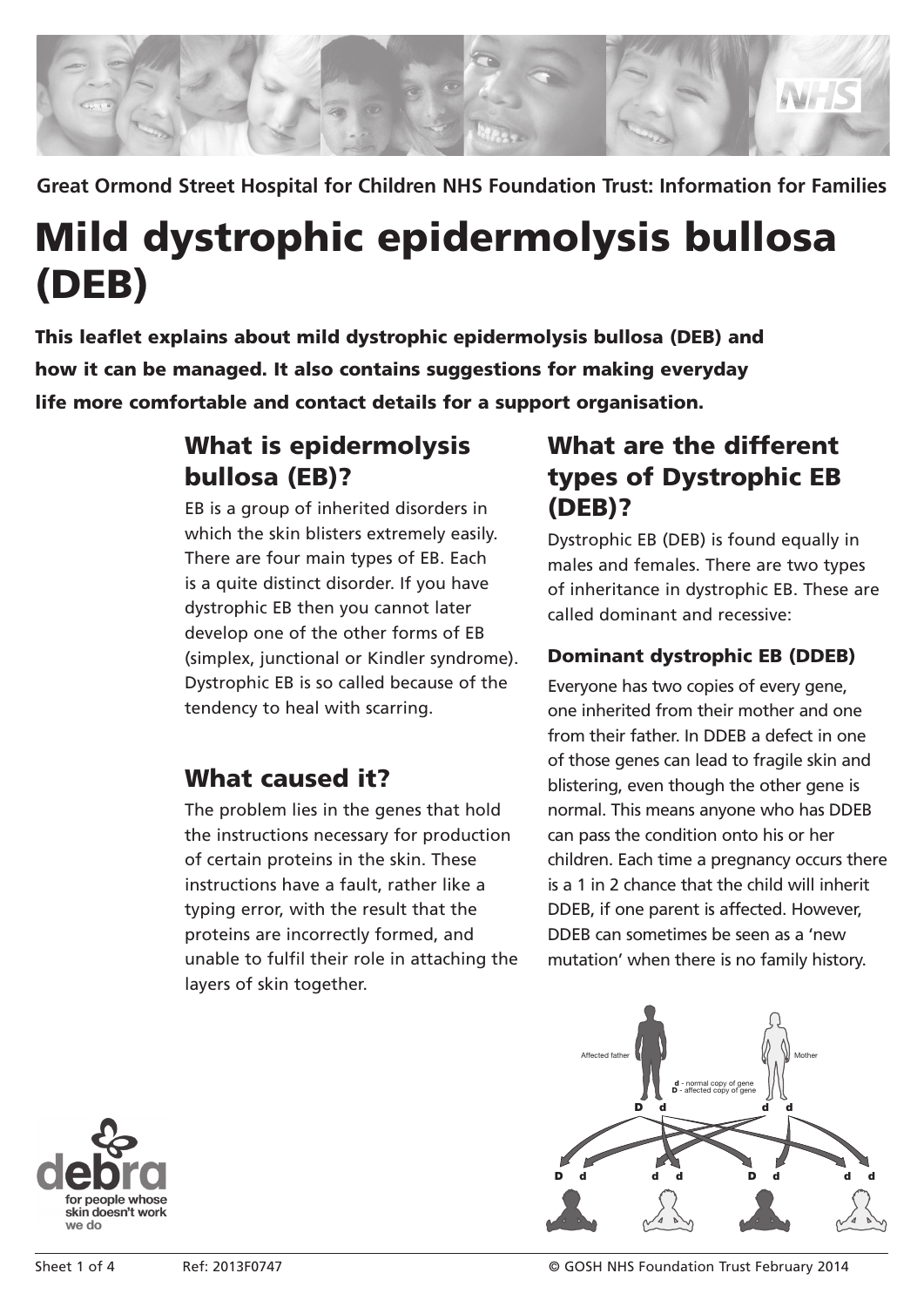

#### Recessive dystrophic EB (RDEB)

In RDEB, both copies of the gene have to be defective in order for the person to have fragile skin and blisters. A person with one defective copy of the gene is healthy and is said to be a carrier of the disorder. However, if two such people who carry a defective copy have children, there is a 1 in 4 risk that the child will inherit both defective copies of the skin and will have fragile skin and blisters. RDEB varies tremendously in severity as the gene responsible for the condition is very large, and the defect can occur on any part.



This short information leaflet will describe the care and management of DDEB and mild RDEB. Further information is available in a separate leaflet for children with severe forms of recessive dystrophic EB.

## Is there a cure?

Not yet, but research continues. There is still a long way to go, but an effective treatment to prevent the skin problems may ultimately be possible.

# How are DDEB and mild RDEB managed?

#### Skin

Blisters should be lanced with a sterile needle in order to prevent them from enlarging. The roof should be left on the blister. Where a knock or fall has removed the skin leaving an open wound, a dressing needs to be applied. There are several dressings which are suitable for children with mild dystrophic EB. Dressings can be secured using tubular or wrap around bandages or a silicone based tape. If a dressing with a sticky border is used an adhesive remover can be used to prevent damage to the skin.

Wounds can become infected and so we recommend using an antiseptic cream or ointment if the wound is oozing pus or if the surrounding skin is red or swollen. If pain, redness and swelling persist, please see your family doctor (GP) as treatment with an antibiotic may be necessary.

#### Scarring

In those with DEB, the wounds and blisters tend to heal with a scar. Often little white raised spots are seen in the scar tissue. These are called milia and they eventually disappear and do not cause any problems. The scar tissue is fragile and for this reason we suggest padding vulnerable areas of skin.

#### Nails

Finger and toe nails can become thickened and difficult to cut. This happens when they become knocked and blister forms underneath the nail. We can recommend some creams to soften the nail and make it easier to cut. Sometimes

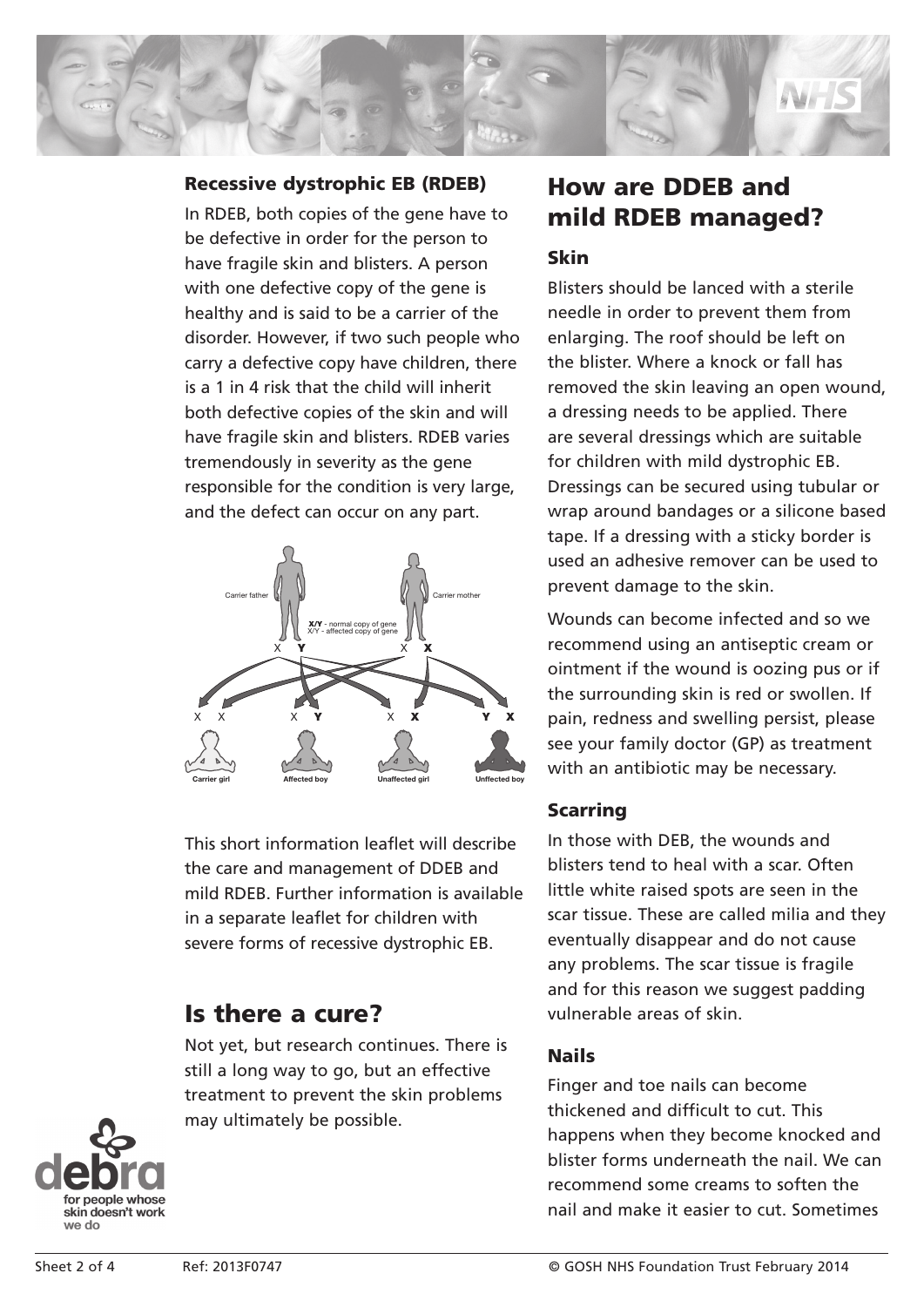

toenails come off following trauma; either immediately or some time later. They will usually grow back but will be thickened and misshapen.

#### The mouth and throat

Blisters are often seen in the mouth in those with mild DEB, but rarely cause problems with eating and drinking. The teeth are formed normally but the gums are fragile and can bleed when the teeth are brushed. We recommend using a soft toothbrush and seeing your dentist regularly.

There is a small risk that blisters in the oesophagus (food pipe) can develop and these may heal with a scar, which causes a narrowing or stricture. In order to prevent this, your doctor may prescribe medicines to neutralise the acid in the stomach. This means if stomach contents are refluxed up the oesophagus, which is very common in babies and young children, the skin lining the food pipe is protected from the acid.

#### Pain

Blisters and wounds can be painful. We recommend giving paracetamol (Calpol® or equivalents) or ibuprofen (Nurofen® or equivalents) for the control of mild to moderate pain. For more severe pain which is not helped by these medicines your EB nurses and doctors will recommend some stronger painkillers which can be prescribed by your GP.

#### Constipation

This is a very common problem in all types of EB; even those with mild DEB. Blisters around the anal region (bottom) can make it painful to open their bowels. Constipation then develops because the

child is frightened to poo in case it hurts. A good diet, high in fibre with plenty of fluids will help. Sometimes medicines are prescribed to help soften the faeces (poo) or stimulate the bowel.

# Suitable dressings and recommended products

The EB Team produce a list of suitable dressings and recommended products, which is updated frequently or as new products become available.

# What happens next?

Children with Dystrophic EB will need to attend outpatient appointments at their EB specialist centre and then move on to adult services at around 16 years of age.

# Further information and support

EB team at Great Ormond Street Hospital (GOSH) – 020 7829 7808

DEBRA is the national charity that supports people living and working with Epidermolysis Bullosa (EB) – a genetic condition which causes the skin to blister and shear at the slightest friction or even spontaneously.

DEBRA provides information, practical help and professional advice to anybody living or working with EB, including individuals, families, carers and healthcare professionals, and funds research into the condition. To find out more about how DEBRA can support you, please visit www.debra.org.uk.